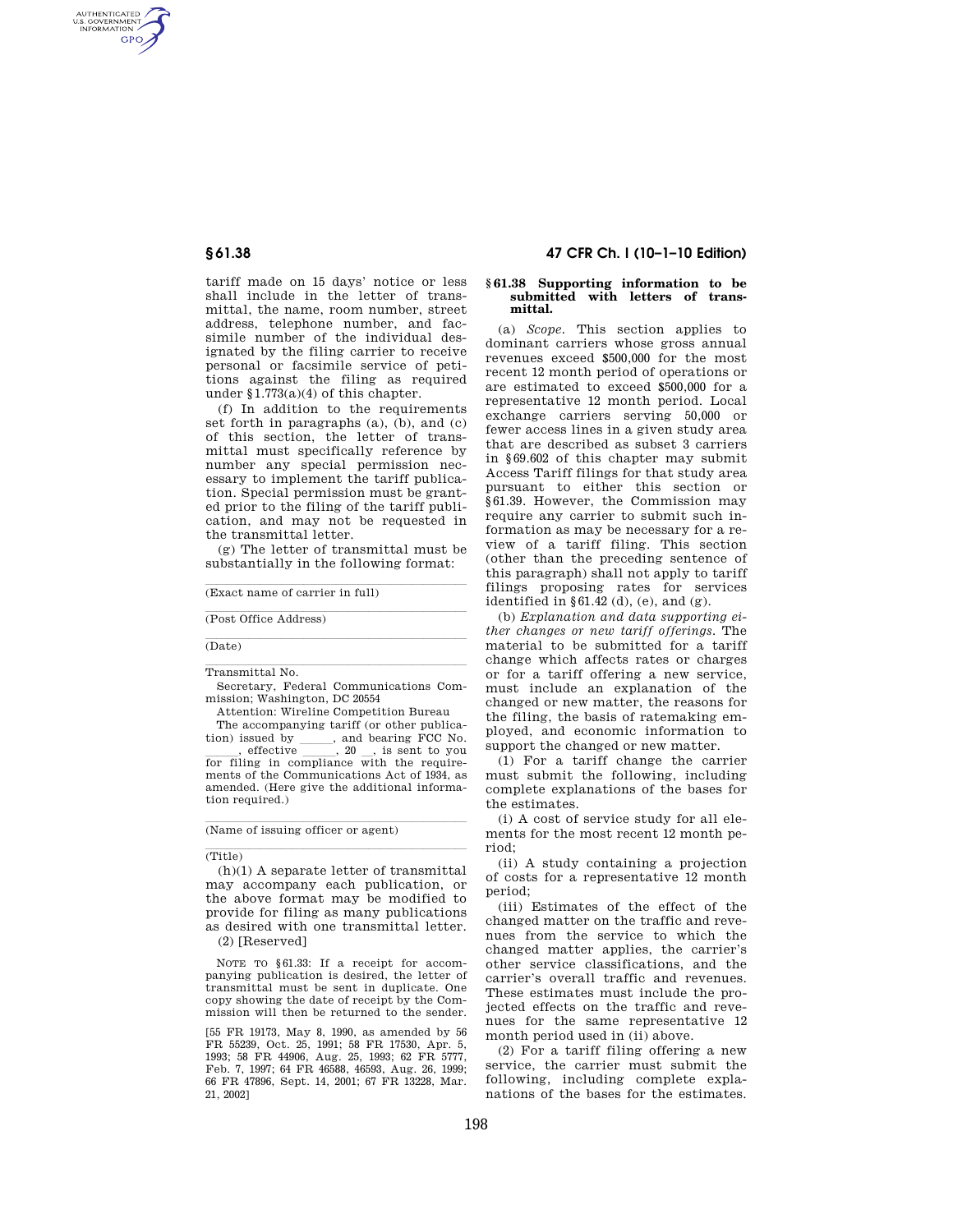### **Federal Communications Commission § 61.38**

(i) A study containing a projection of costs for a representative 12 month period; and

(ii) Estimates of the effect of the new matter on the traffic and revenues from the service to which the new matter applies, the carrier's other service classifications, and the carrier's overall traffic and revenues. These estimates must include the projected effects on the traffic and revenues for the same representative 12 month period used in paragraph (b)(2)(i) of this section.

(3) [Reserved]

(4) For a tariff that introduces a system of density pricing zones, as described in §69.123 of this chapter, the carrier must, before filing its tariff, submit a density pricing zone plan including, *inter alia*, documentation sufficient to establish that the system of zones reasonably reflects cost-related characteristics, such as the density of total interstate traffic in central offices located in the respective zones, and receive approval of its proposed plan.

(c) *Working papers and statistical data.*  (1) Concurrently with the filing of any tariff change or tariff filing for a service not previously offered, the Chief, Pricing Policy Division must be provided two sets of working papers containing the information underlying the data supplied in response to paragraph (b) of this section, and a clear explanation of how the working papers relate to that information.

(2) All statistical studies must be submitted and supported in the form prescribed in §1.363 of the Commission's Rules.

(d) *Form and content of additional material to be submitted with certain rate increases.* In the circumstances set out in paragraphs  $(d)(1)$  and  $(2)$  of this section, the filing carrier must submit all additional cost, marketing and other data underlying the working papers to justify a proposed rate increase. The carrier must submit this information in suitable form to serve as the carrier's direct case in the event the rate increase is set by the Commission for investigation.

(1) Rate increases affecting single services or tariffed items.

(i) A rate increase in any service or tariffed item which results in more than \$1 million in additional annual revenues, calculated on the basis of existing quantities in service, without regard to the percentage increase in such revenues; or

(ii) A single rate increase in any service or tariffed item, or successive rate increases in the same service or tariffed item within a 12 month period, either of which results in:

(A) At least a 10 percent increase in annual revenues from that service or tariffed item, and

(B) At least \$100,000 in additional annual revenues, both calculated on the basis of existing quantities in service.

(2) Rate increases affecting more than one service or tariffed item.

(i) A general rate increase in more than one service or tariffed item occurring at one time, which results in more than \$1 million in additional revenues calculated on the basis of existing quantities in service, without regard to the percentage increase in such revenues; or

(ii) A general rate increase in more than one service or tariffed item occurring at one time, or successive general rate increases in the same services or tariffed items occurring within a 12 month period, either of which results in:

(A) At least a 10 percent increase in annual revenues from those services or tariffed items, and

(B) At least \$100,000 in additional annual revenues, both calculated on the basis of existing quantities in service.

(e) *Submission of explanation and data by connecting carriers.* If the changed or new matter is being filed by the issuing carrier at the request of a connecting carrier, the connecting carrier must provide the data required by paragraphs (b) and (c) of this section on the date the issuing carrier files the tariff matter with the Commission.

(f) *Copies of explanation and data to customers.* Concurrently with the filing of any rate for special construction (or special assembly equipment and arrangements) developed on the basis of estimated costs, the offering carrier must transmit to the customer a copy of the explanation and data required by paragraphs (b) and (c) of this section.